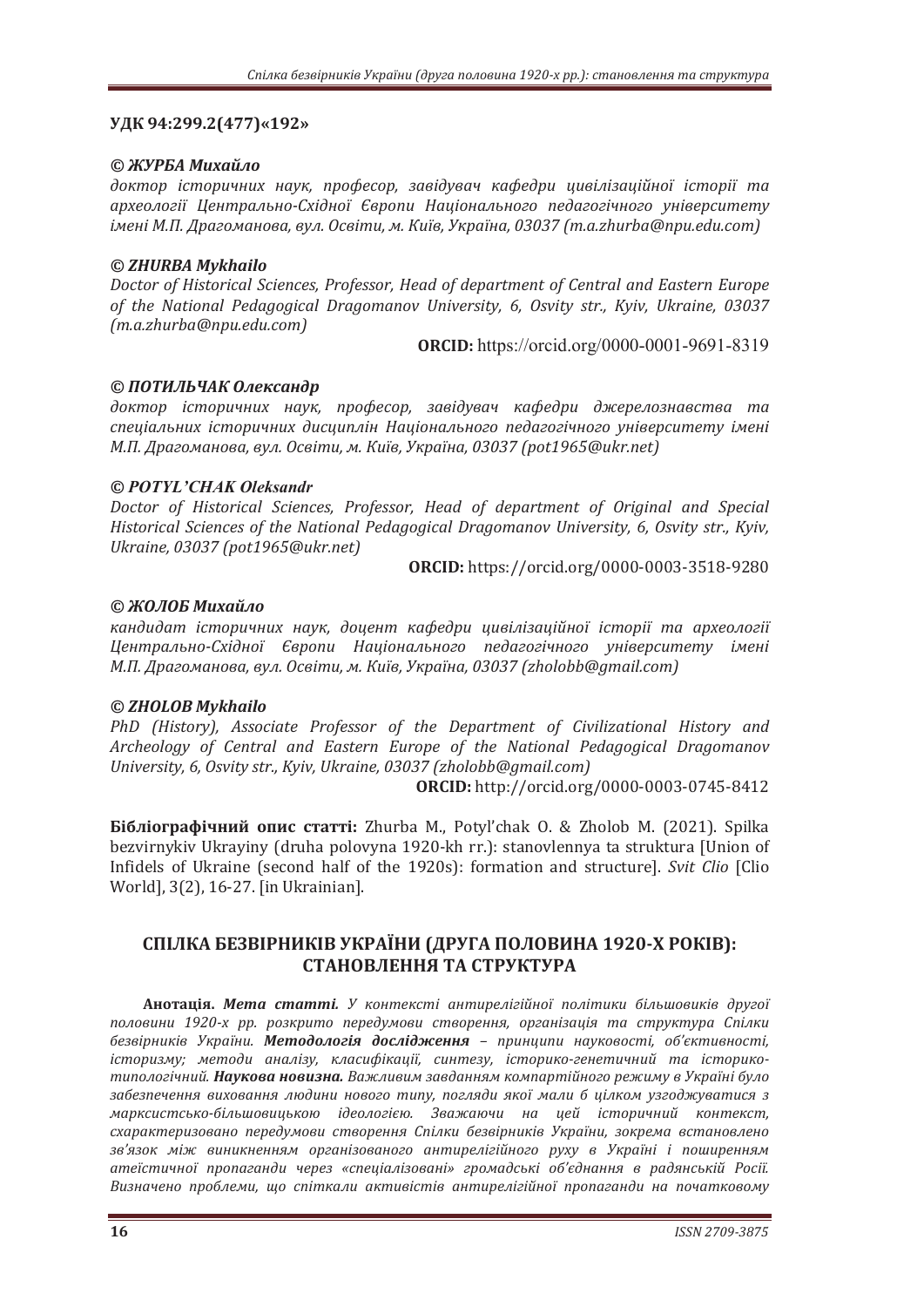етапі їхньої організаторської діяльності. Спостережено зростання мережі осередків Союзу безбожників в Україні та проаналізовано організаційне оформлення його української філії -Спілки безвірників. Окреслено процедуру створення первинних безвірницьких осередків. Схарактеризовано районні, окружні та центральну ланки управління громадською організацією. Простежено роботу Всеукраїнського з'їзду безвірників, що відбувся навесні 1928 р. і став етапною подією в розвитку антирелігійного руху в Україні, засвідчивши його остаточне організаційне оформлення. У структурі Спілки безвірників визначено місце національних секцій, покликаних розгортати атеїстичну роботу серед етноспільнот України. Висновки. Спілка безвірників України, подібно до всесоюзного безбожницького <sup>громадського об'єднання, упродовж другої половини 1920-х рр. подолала два етапи</sup> структурної трансформації – від ідейного та організаційного оформлення безвірницького руху до планомірного розгортання мережі антирелігійних осередків. Попри складний і тривалий процес організаційного оформлення Спілки безвірників, у середовищі її активістів, як і в компартійних органах республіканського рівня, не було єдиного розуміння функцій цієї громадської організації, а також методики, форм і, зрештою, змісту її діяльності.

Kлючові слова: антирелігійна пропаганда, атеїзм, радянська влада, Спілка безвірників, Союз безбожників, Україна.

# **UNION OF UNBELIEVERS OF UKRAINE (SECOND HALF OF THE 1920S): FORMATION AND STRUCTURE**

**Abstract. The purpose of the article.** The preconditions for the creations? Organization and structure of the Union of Unbelievers of Ukraine have been revealed in the context of the anti-religious *policy of the Bolsheviks during the second half of the 1920s. Research methodology - principles of* scientificity, objectivity, historicism; methods of analysis, classification, synthesis, historical-genetic and historical-typological. Scientific novelty. An important task of the Communist Party regime in Ukraine was to ensure the education of a new type of man, whose views should be fully consistent with *Marxist-Bolshevik ideology. Given this historical context, the authors reveal the preconditions for the* creation of the Union of Infidels of Ukraine, namely, the connection between the emergence of an *organized anti-religious movement in Ukraine and the spread of atheistic propaganda through* "specialized" public associations in Soviet Russia. The problems encountered by anti-religious *i ropaganda activists at the initial stage of their organizational activities have been identified. The arowth of the network of branches of the Union of Atheists in Ukraine is considered and the <u>organizational design of its Ukrainian branch - the Union of Unbelievers is analyzed. The procedure*</u> *for creating primary infidel cells was outlined. District, district and central management of the public organization are characterized. The authors have analyzed the work of the All-Ukrainian Congress of* Unbelievers, which took place in the spring of 1928 and became a milestone in the development of the anti-religious movement in Ukraine, testifying to its final organizational design. In the structure of the Union of Unbelievers, the place of national sections designed to develop atheistic work among the ethnic communities of Ukraine has been determined. Conclusions. The Union of Unbelievers of Ukraine, like the All-Union Unbelievers Public Association, overcame two stages of structural transformation during the second half of the 1920s, from the ideological and organizational design of *ihe infidel movement to the systematic deployment of a network of anti-religious centers. Despite the* complex and lengthy process of organizing the Union of Unbelievers among its activists, as well as in *the party bodies at the republican level, there was no common understanding of the functions of this public organization, as well as methods, forms and, ultimately, the content of its activities.* 

*Key words: anti-religious propaganda, atheism, Soviet power, Union of Unbelievers, Union of <u>Atheists</u>*. *Ukraine*.

Постановка проблеми. 3 утворенням Союзу РСР у ньому стрімко розпочали з'являтися громадські об'єднання різноманітного спрямування. Їх виникнення було зумовлено внутрішніми та зовнішніми потребами функціонування радянської політичної системи. Сама структура громадських об'єднань радянської України була цілком подібною до компартійної, оскільки більшовицька влада була зацікавлена в тому, щоб повністю тримати їх під своїм контролем. Цього можна було досягти за умови централізованості побудови громадських об'єднань, бо в умовах наявності чіткої вертикалі управління вони ставали цілком керованими. На противагу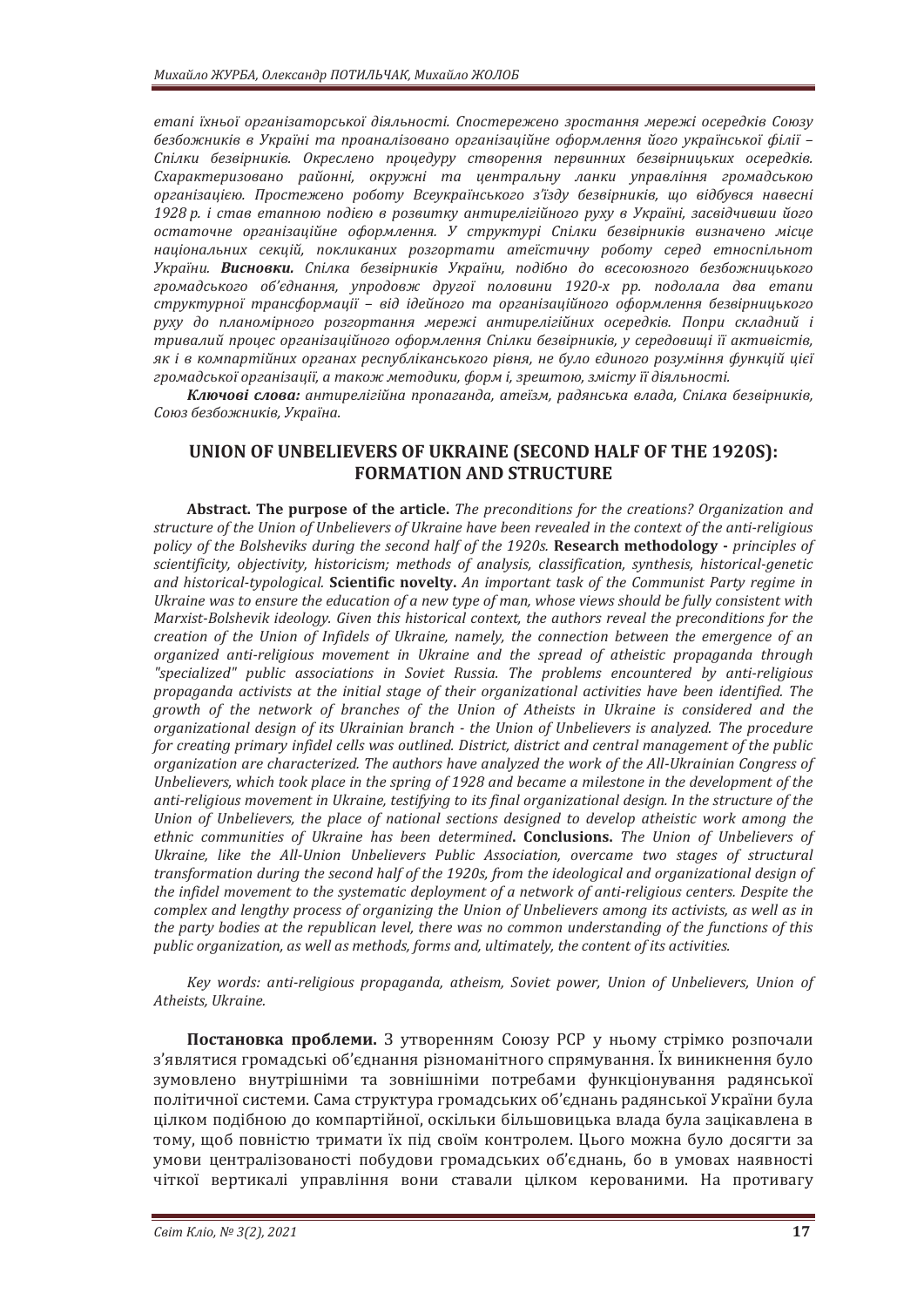релігійним громадам численних конфесійних напрямів, що функціонували в середовищі багатонаціонального населення України, більшовики вдалися до створення альтернативної громадської організації, члени якої мали бути переконаними атеїстами. Стратегічним завданням такого утворення мало стати усунення широких верств населення від участі в діяльності релігійних громад.

Аналіз останніх досліджень і публікацій. До перших спроб аналізу історії Спілки безвірників (далі – СБ) у процесі зростання антирелігійного руху вдався I. Руденко [22]. Питанню становлення СБ присвятили свої публікації В. Келембетова [7] та О. Молчанов [13]. Ці дослідження відображають характерні для 50-80-х рр. XX ст. тенденції у вивченні організованого безвірницького руху в СРСР. Серед новітніх вітчизняних праць, на які спиралися автори статті, досліджуючи заявлену проблематику, чільне місце посіли роботи О. Вітринської [2]. Л. Дудки [4] та О. Топчій [27].

**Мета і завдання дослідження** полягають у спробі комплексного аналізу передумов створення, організації та структури Спілки безвірників України, зробленого авторами на тлі значно ширшого контексту антирелігійної політики більшовиків другої половини 1920-х рр. Автори прагнуть простежити процес зростання мережі осередків Союзу безбожників в Україні, проаналізувати організаційне оформлення його української філії - Спілки безвірників, окреслити процедуру створення первинних безвірницьких осередків, схарактеризувати організаційну вертикаль СБ - від районних, окружних осередків до центральної ланки управління громадською організацією, а також визначити місце національних секцій у структурі Спілки безвірників України.

Виклад основного матеріалу дослідження. Максимальне охоплення найширших верств населення більшовицькою пропагандою, залучення до процесу «ідеологічного освоєння» різних соціальних, етнічних, професійних груп населення вимагало від компартійної верхівки належної уваги створенню добровільних товариств антирелігійного спрямування, що мали посісти важливу нішу в системі громадських об'єднань України [8, с. 148]. Відсутність широкої підтримки антирелігійних більшовицьких гасел у середовищі українського населення на початку 1920-х рр. стала причиною заснування осередків непартійних і недержавних організацій, на які можна було розраховувати під час реалізації непопулярних політичних заходів [6, с. 205]. Тривалий час гуртки та осередки, які виконували антирелігійну роботу, не були організовані за єдиним зразком. Одні з них іменувалися гуртками безбожників, інші - гуртками атеїстів, треті природознавчими, четверті – краєзнавчими. Програм, підручників та посібників для налагодження діяльності гуртків та осередків спочатку взагалі не було.

Оскільки антирелігійна робота в СРСР спершу була некоординованою, у членів розрізнених атеїстичних гуртків та осередків виникло бажання згуртуватися навколо центрального друкованого антирелігійного органу. Таким органом стала газета «Безбожник», що виникла 1923 року в Москві [17, с. 7]. Усе здавалося як ініціатива знизу. Оргбюро ЦК РКП(б) 15 грудня 1924 р. заслухало доповідь антирелігійної комісії про підсумки установчих зборів кореспондентів газети «Безбожник», після чого підтримало створення антирелігійного громадського об'єднання Друзів газети «Безбожник», надавши доручення агітаційнопропагандистському відділу ЦК РКП(б) обговорити спільно з представниками Московського і Ленінградського комітетів партії основні положення статуту цієї організації та питання створення подібних об'єднань [10, с. 71].

Перші антирелігійні організації в Україні з'явилися 1923 р. Зокрема, одне з перших об'єднань виникло на Запоріжжі у с. Жеребець. Воно було засноване районним партійним комітетом [5, с. 200]. У виступі на VIII Всеукраїнській партійній конференції у травні 1924 р. перший секретар ЦК КП(б)У Е. Квірінг закцентував увагу комуністів на організованих групах безвірників, що вже були в Одеській, Київській, Харківській губерніях та на Донбасі. У цей час на Маріупольському заводі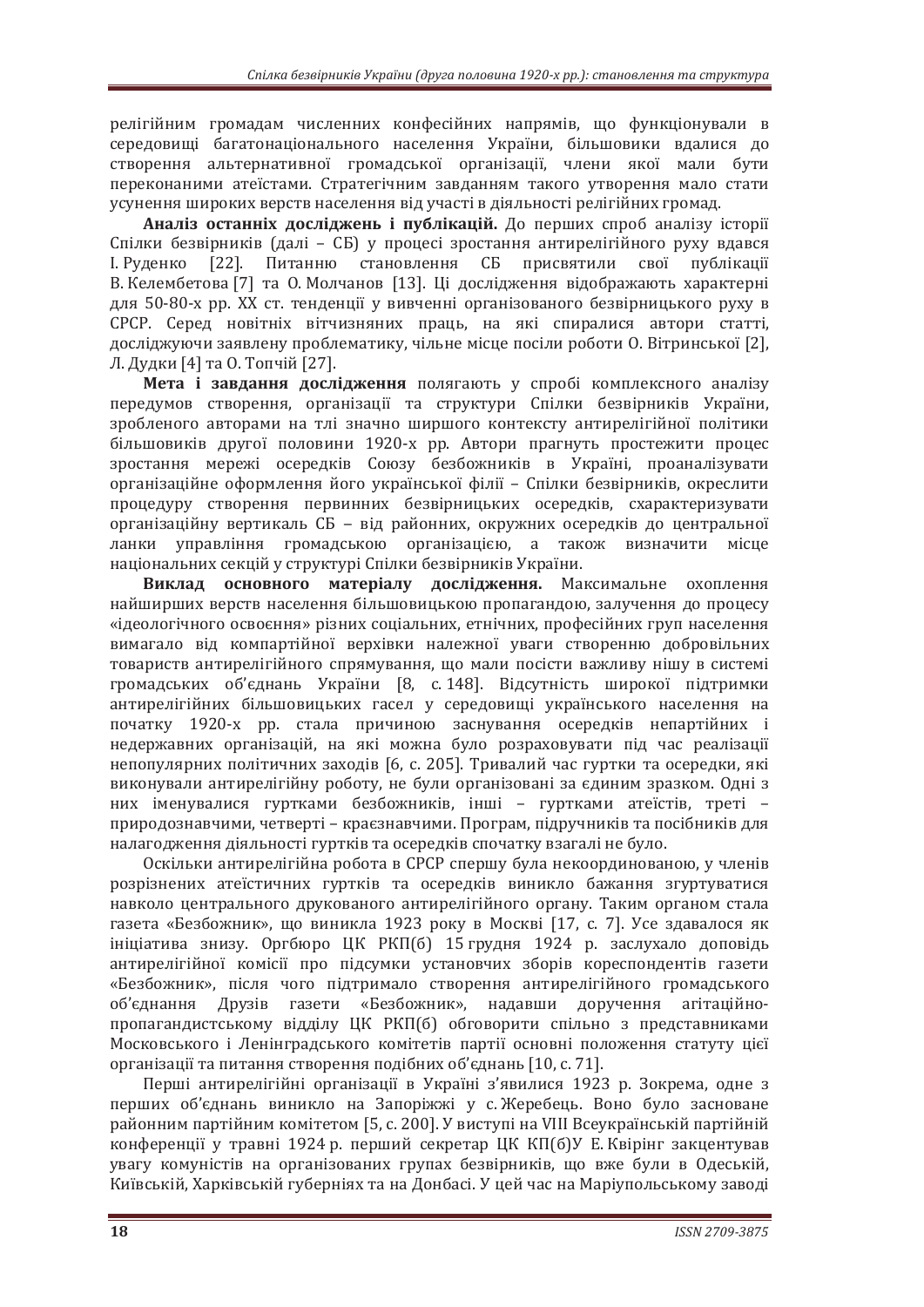діяв осередок «Безвірник», до якого ввійшло кілька сотень робітників, серед яких більшість становили жінки. Про досвід роботи безвірницьких спілок на Уманщині розповідала газета «Більшовик» [24, с. 116-117]. На промислових підприємствах Київської, Одеської та Харківської губерній станом на 1924 р. нараховувалося близько 80 атеїстичних гуртків. У Маріупольській, Бахмутській і Таганрозькій округах вони були створені не тільки на підприємствах, але й функціонували в багатьох клубах і палацах культури. Попри це, в Україні атеїстичних гуртків було обмаль, а більшість із наявних діяли формально та «мляво», що зумовлено браком пропагандистів, здатних їх очолити. Через це деякі губернські комітети партії рекомендували своїм місцевим осередкам «жодних особливих антирелігійних гуртків поки не створювати», а вже наявні перетворити на природничо-наукові. Такі гуртки дозволяли організовувати лише у вищих навчальних закладах і будинках політпросвіти, де були відповідні пропагандистські кадри [29, с. 174]. Тому створення осередків Друзів газети «Безбожник» та атеїстичних гуртків в Україні проходило досить кволо. Керівництво республіки забороняло створення організацій, які мали за мету вести безпосередню боротьбу з релігією. Причиною цього рішення стало занепокоєння українських більшовиків поверненням в антирелігійну роботу практик «некомпетентного поводження з віруючими», що мали місце під час встановлення радянської влади. В Україні функції атеїстичних гуртків здебільшого виконували краєзнавчі організації, адже програми їхніх занять передбачали антирелігійну роботу [17, с. 7].

Друзі газети «Безбожник» у квітні 1925 р. під керівництвом голови Антирелігійної комісії ЦК ВКП(б) О. Ярославського об'єдналися в Товариство друзів газети «Безбожник», яке отримало ще одну назву - Союз безбожників, що невдовзі за ним міцно закріпилася. Обговорюючи рішення Першого з'їзду товариства, секретаріат ЦК РКП(б) 21 травня 1925 р. затвердив його статут і запропонував партійним комітетам об'єднати в мережу Союзу безбожників усі інші організації, що проводили антирелігійну пропаганду в СРСР. Для кінцевого формування апарату товариства було запропоновано протягом трьох тижнів провести на місцях конференції атеїстів та вибори до його низових рад. Виконуючи постанову секретаріату ЦК РКП(б), комуністи сприяли формуванню міських і сільських осередків Союзу безбожників, адже, починаючи з липня 1925 р., повсюди відбувалися окружні конференції цієї громадської організації [9, с. 72].

Із 1925 р. осередки Союзу безбожників швидко виникають і в Україні. Зокрема, перше таке об'єднання на Київщині з'явилося при лук'янівському робітничому клубі Києва [19, с. 59]. Один із перших осередків Союзу безбожників у Запоріжжі було організовано при клубі кустарів. До його складу ввійшло 35 осіб. Не меншим був і осередок при клубі «Металіст» (39 осіб), що теж невдовзі виник у цьому місті [5, с. 200-201]. На початку 1926 р. в українських осередках Союзу безбожників кількість постійних членів сягала приблизно 20 тис. осіб. Навесні того ж року у 18 округах УСРР відбулися установчі конференції атеїстів, що посприяли розширенню мережі Союзу безбожників у республіці. Водночас у 19 округах ця робота перебувала на «стадії оформлення». Місцеве партійне керівництво звітувало, що в Житомирській, Куп'янській, Маріупольській і Могилівській округах робота з організації осередків Союзу безбожників перебувала «у зародковому стані». Водночас, як повідомляла українська преса, на території 16 округ нараховувалося 1,069 осередків Союзу безбожників (зокрема, 686 сільських і 212 міських) [29, c. 175].

Загалом атеїстичний актив в Україні кількісно значно поступався релігійному населенню. Так, наприклад, у межах Бердичівської округи знаходилося понад 150,000 активних членів «буржуазного ідеологічного табору» (членів релігійних громад) та близько 50,000 членів «комуністичного ідеологічного табору» (членів профспілок, селян-комнезамівців, комсомольців, піонерів, депутатів сільських рад, кандидатів і членів КП(б)У). Проте наведена статистика потребує уточнення, через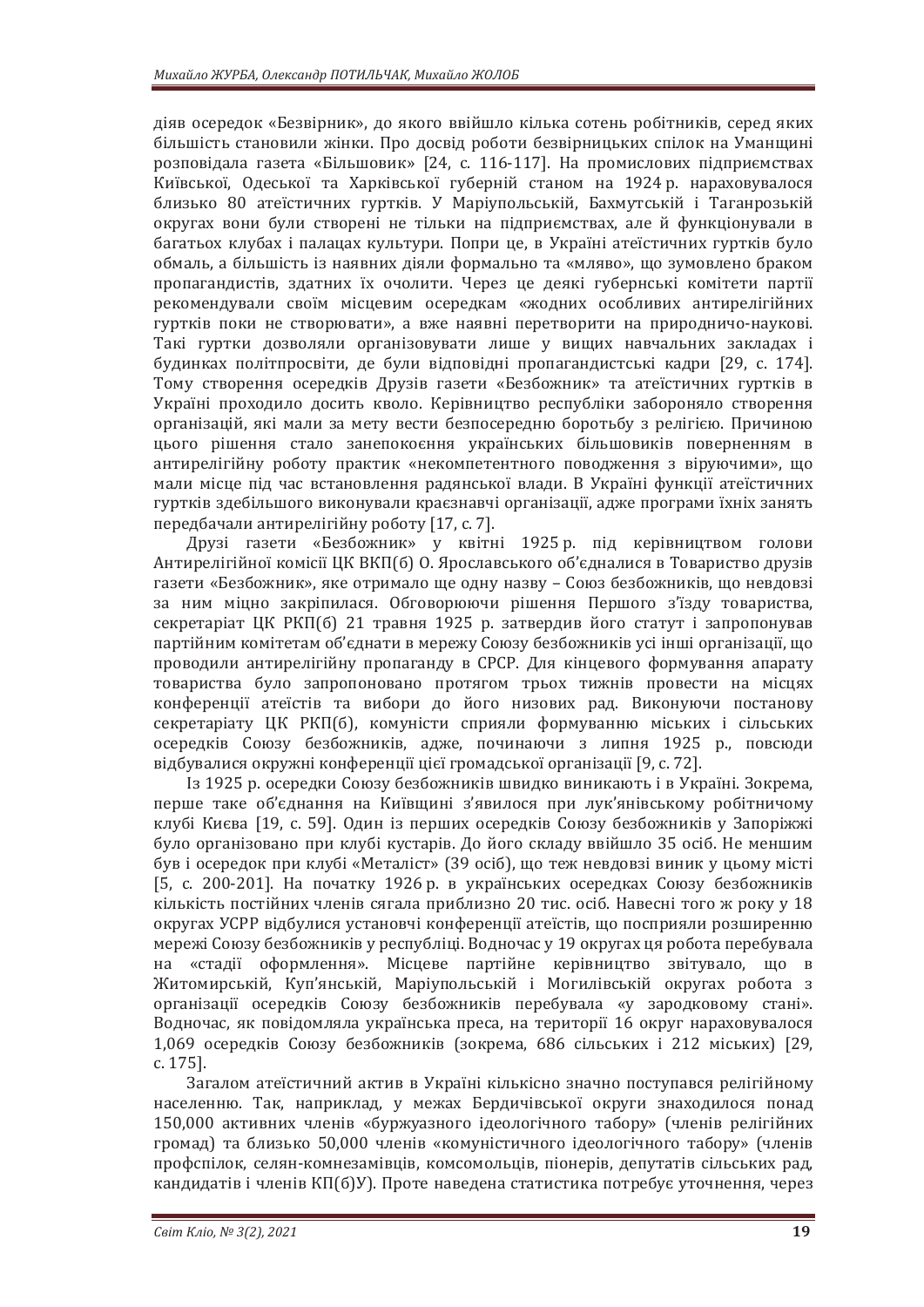те що членами релігійних громад могли бути тільки повнолітні особи, до уваги слід узяти й факт дублювання статистичних показників членів профспілок, сільських рал, комуністів тошо. Насправлі вірян-практиків було шонайменше в чотири рази більше, аніж членів безвірницького активу. Крім того, варто зважати й на те, що частина так званого «атеїстичного» активу хоча й не відвідувала богослужіння відкрито, але таємно все ж здійснювала деякі релігійні обряди, традиційно святкувала Великдень чи Різдво. Агітаційно-пропагандистський відділ ЦК КП(б)У зазначав, що «на селі число релігійних резервів (і втягнених у культові громади і тих, кого можна втягнути), очевилно, нітрохи не менше 85% населення». Такою була картина суспільного розшарування (у співвідношенні вірян і невірян) на початковому етапі розгортання безвірницького руху в Україні [1, с. 68].

Атеїстичні гуртки, що ввійшли до складу Союзу безбожників, мали відмінні напрями діяльності й лише частково вели антирелігійну роботу, а тому не забезпечували «єдиного фронту» в боротьбі з церквою. А відсутність широкої підтримки антирелігійних гасел серед населення була показником кризи державної антирелігійної роботи загалом. Тому партійне керівництво дедалі більше схилялося до централізації масового антирелігійного руху. Цю проблему вирішила Всесоюзна нарада з антирелігійної пропаганди, що відбулася при агітаційнопропагандистському відділі ЦК ВКП(б) 27-29 квітня 1926 р. Метою наради було розроблення єдиного розуміння завдань і методів антирелігійної роботи у вимірах СРСР і поєднання зусиль парторганізації та Союзу безбожників.

Всесоюзна нарада постановила, що Союз безбожників є найприйнятнішою формою для проведення антирелігійної пропаганди як у місті, так і на селі. Тому позиція українських атеїстів щодо недоречності створення осередків Союзу безбожників у сільській місцевості зазнала гострої критики, адже на той час в Україні відбулося помітне зростання безвірницького активу та постало питання встановлення безпосереднього зв'язку з Центральною радою Союзу безбожників у Москві [1, с. 67; 21, с. 19]. Тому аналогічну структуру більшовики змушені були створювати і в Україні. Десятого вересня 1926 р. на засіданні Комісії для розгляду законодавчих пропозицій при РНК УСРР було опрацьовано таємний проєкт «Положення про Центральну раду Спілки безвірників», який мав визначити характер взаємовідносин між Центральною радою Союзу безбожників СРСР та її українською філією, що перебувала в процесі формування. Обговорюваний проєкт передбачав входження до складу Союзу безбожників республіканської безвірницької організації, якій Центральною радою Союзу безбожників мала бути надана автономія у сфері діяльності на території УСРР; республіканському об'єднанню також мали бути надані права юридичної особи; проєкт мусив узгоджуватися з положеннями постанови ЦВК і РНК СРСР від 9 травня 1924 р., що містили вимоги до порядку затвердження статутів товариств і спілок [23, с. 23].

У листопаді 1926 р. ЦК КП(б)У в обіжнику до окружних партійних комітетів уже радив посилити атеїстичну пропаганду через створення мережі безвірницьких осередків. Наприкінці 1926 р. ініціативна група на чолі з Д. Ігнатюком утворила Тимчасову раду Спілки безвірників [6, с. 205]. Саме на неї покладали виконання головних завдань організаційного оформлення української філії Союзу безбожників – Спілки безвірників (СБ). Тимчасова рада СБ повинна була разом з агітаційнопропагандистським відділом ЦК КП(б)У, Головполітосвітою та агітаційнопропагандистським відділом Харківського окружного комітету партії провести роботу щодо розширення мережі осередків спілки на місцях, вироблення статуту, робочих інструкцій і програм. Для здійснення методичного керівництва роботою безвірницьких осередків було визнано за доцільне реорганізувати журнал «Безвірник», що друкувався в Україні з 1925 р., із сатиричного в методичний антирелігійний щомісячний друкований орган СБ [4, с. 51]. Важливою відправною точкою для подальшого об'єднання безвірників у межах єдиної організації стала нарада працівників агітаційно-пропагандистського відділу при ЦК КП(б)У, що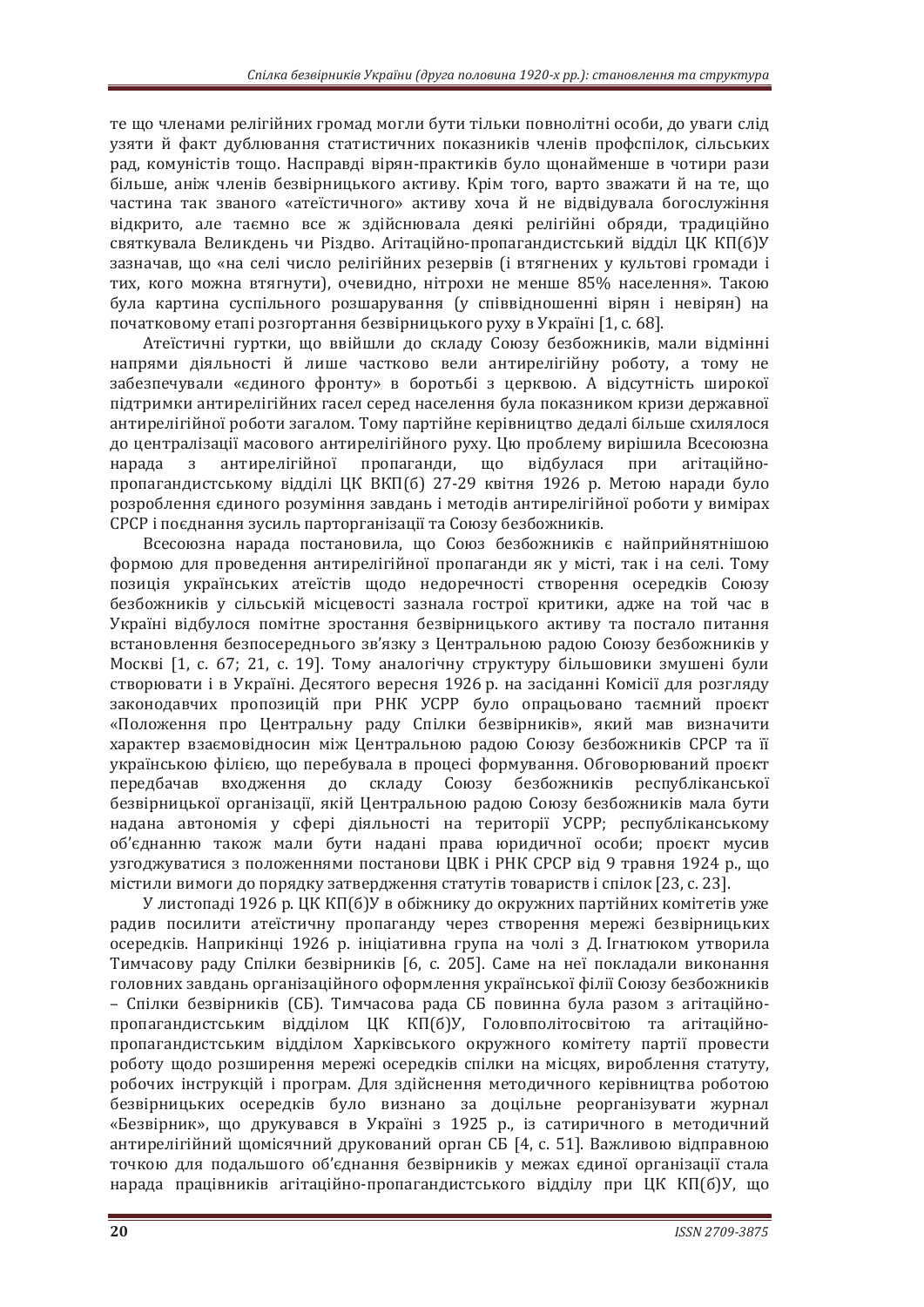відбулася 10 лютого 1927 р. На нараді було ухвалено резолюцію, у якій запропоновано всім партійним комітетам у своїй атеїстичній роботі керуватися згаданою директивою партії, що була розіслана в округи в листопаді 1926 р.

У період становлення СБ агітаційно-пропагандистські відділи окружних комітетів КП(б)У створювали міські та сільські ініціативні бюро керівництва атеїстичним рухом. Діяльність СБ постійно перебувала під наглядом комуністичної партії. Для роботи в СБ партія виокремила перевірених у ході організації масових заходів найбільш дисциплінованих більшовиків, визначаючи їхню роботу у складі спілки як партійне навантаження [21, с. 19-20]. 15 вересня 1927 р. у київській окружній раді СБ відбулася нарада антирелігійників, які працювали в Чорнобильському, Макарівському, Германівському, Обухівському, Ржищівському та Бориспільському районах. Учасники з'їзду дійшли висновків, що опорою для розгортання антирелігійної пропаганди на селі мають стати осередки СБ, які потрібно спершу створити там, де вже були сприятливі умови для організованого розвитку атеїстичного руху, а саме: у місцях з ядром майбутніх осередків безвірницький актив та радянська інтелігенція (учителі, лікарі й агрономи) [19, c. 58-59].

СБ складалася з осередків, що виникали на заводах, фабриках, при культурнопросвітницьких установах, навчальних закладах. У районах діяльність осередків громадської організації координувала районна рада. Окружна рада СБ скеровувала діяльність осередків у межах округи. Окружну раду, що керувала їхньою роботою, обирали на окружній конференції членів СБ. Її скликали не менше ніж раз на рік [25, с. 7]. Щоб зміцнити роботу окружних рад було встановлено штатну посаду, яку мала обіймати вільна від іншої роботи особа, здатна інструктувати членів осередків СБ [20, с. 7]. Всеукраїнський з'їзд окружних рад СБ обирав Центральну раду СБ, яка мала, керуючись рішеннями Центральної ради Союзу безбожників СРСР. координувати діяльність республіканської організації [25, с. 7].

Окружні ради СБ надсилали до районів інструкції, які стосувалися створення безвірницьких осередків і погоджували з місцевою владою план розростання мережі осередків СБ [15, с. 56]. Так, влітку 1927 р. у Кременчуцькій окрузі було організовано окружне ініціативне бюро, яке розпочало підготовчу роботу зі створення осередків СБ. Бюро мало виявити безвірницький актив та організувати для нього антирелігійний семінар. Осіб, які пройшли цей семінар, планували залучити до праці в осередках СБ. Бюро також мало популяризувати через пресу та стіннівки ідею створення осередків СБ. До організаційної роботи намагалися залучити інтелігенцію, зокрема вчительство. Для цього на курсах перепідготовки вчителів читали цикл антирелігійних лекцій [18, с. 57]. Після проведення серед мешканців населеного пункту агітаційної роботи щодо необхідності створення осередку СБ скликали ініціативну групу. На зібранні охочих сформувати безвірницький осередок визначали завдання діяльності СБ, затверджували статут осередку, обирали його голову і секретаря [16, с. 20].

Шо стосується початку роботи кожного зібрання членів осередку СБ, то хтось із безвірників, у разі відсутності кваліфікованих антирелігійників, виголошував доповідь, далі обговорювалися поточні справи. У кінці зібрання ухвалювали постанови та вносили практичні пропозиції. До проблем, які обговорювали члени безвірницького осередку, належали: розроблення плану роботи СБ, приймання нових членів до осередку, читання та обговорення листів і директивних матеріалів окружних і центральних органів СБ, порядок відзначення державних свят та кампаній, організація кутка безвірника і місцевого антирелігійного музею, розповсюдження антирелігійної літератури, газет і журналів, звіти осередку, організація екскурсій, дискусії про нову та стару обрядовість, жіночу релігійність, побутовий алкоголізм і релігійні свята й обряди, боротьбу зі знахарством та дотриманням постів.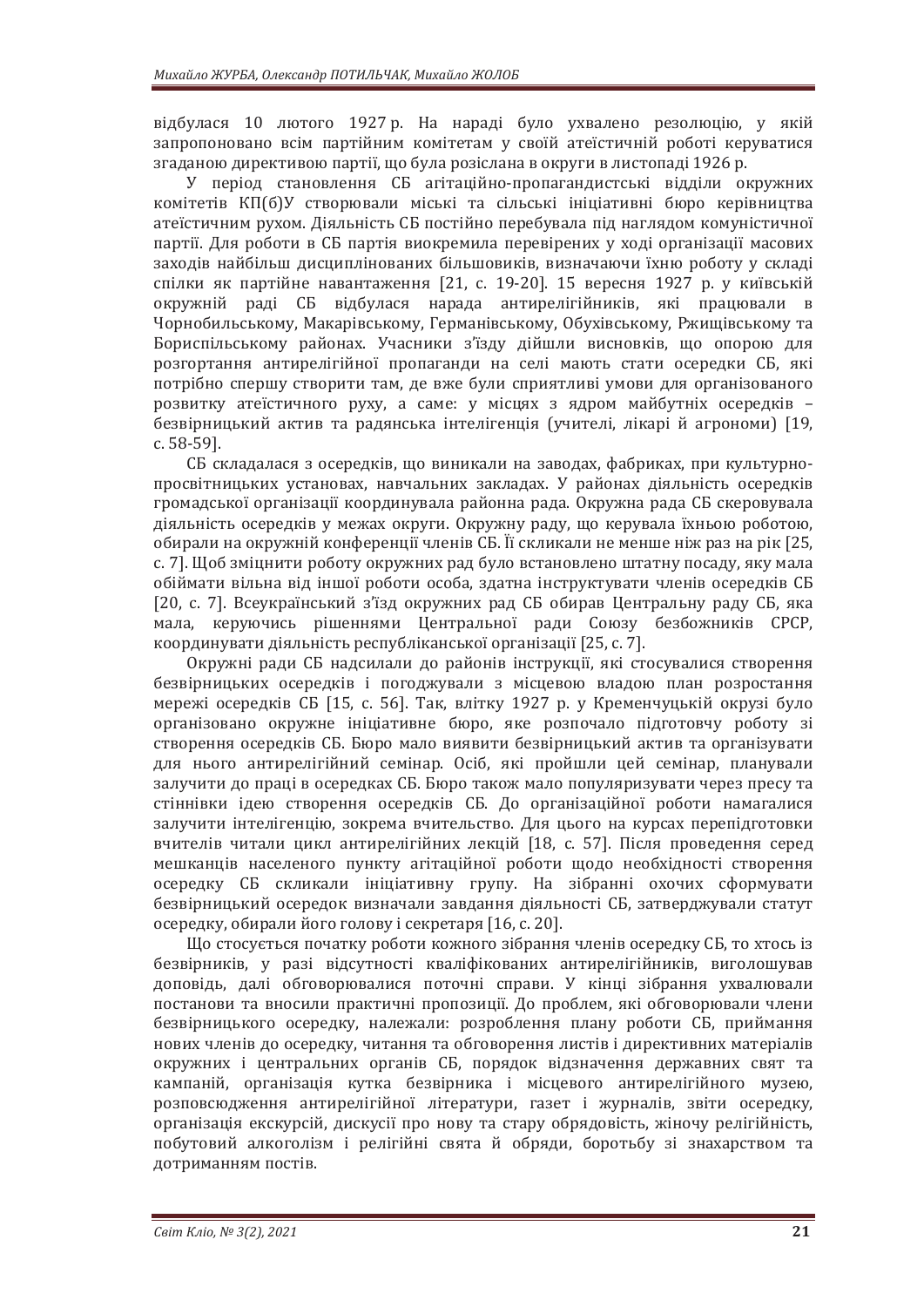Збори пропонували пожвавлювати шляхом використання різних художніх форм (декламації, художні читання, жива газета, агітаційний суд, співи безвірницьких і революційних пісень) [25, с. 16].

Для того, аби безвірницький осередок функціонував на належному рівні, його члени складали тримісячний план роботи, який здебільшого містив такі положення: 1) налагодження діловодства, облік і звітність; 2) своєчасне стягнення членських внесків; 3) перевірка виконання постанов бюро; 4) встановлення термінів відпусток членів; 5) виявлення недоліків; 6) проведення зборів; 7) організація індивідуальної та групової антирелігійної агітації; 8) вивчення діяльності релігійних організацій [16, с. 21-22]. Та навіть бездоганно розроблені плани досить часто не виконували. Щоб покращити ситуацію, активісти-безвірники намагалися вдаватися до організаційних заходів: 1) налагоджували тісні зв'язки з місцевими партійними, радянськими й громадськими організаціями; 2) всередині кожної ланки розподіляли обов'язки між її членами; 3) слідкували за виконанням доручених завдань [16, с. 24].

Частина населення намагалася ухилитися від створення осередків СБ. вдавалася до спроб підмінити їхню роботу організацією різноманітних пропагандистських заходів, як, наприклад, розгортанням масової атеїстичної агітації шляхом влаштування систематичного читання суто наукових лекцій. Ініціатори організації подібних форм антирелігійної пропаганди вважали, що вони є перехідними на шляху до створення самостійних осередків СБ. На думку більшовиків, суттєвим недоліком таких «перехідних» форм роботи була цілковита відсутність практичних заходів спрямованих на боротьбу з релігійністю мешканців певного населеного пункту [25, с. 12-13].

Осередки, а також районні об'єднання СБ тих округ, у яких поки не існувало окружних рад, запрошували встановлювати зв'язок із Тимчасовою радою СБ. Вони мали надати відомості про час виникнення осередку, персональні дані ініціаторів його створення, інформацію про кількість членів та їх соціальний і гендерний розподіл [23, с. 23-24].

Агітаційно-пропагандистський відділ ЦК КП(б) у грудні 1927 р. знову звернув увагу партійних комітетів на необхілність якнайшвилше завершити формування мережі осередків СБ. Зміцнити вже чинні осередки СБ зобов'язалися делегати окружних конференцій, які було скликано в період організаційного оформлення мережі СБ. Ще восени 1927 р. Зінов'ївська окружна рада СБ скликала конференцію, де, окрім звітів, обговорювали перспективи розгортання антирелігійної роботи згідно з планами СБ. Тоді ж у Сталіно провели підготовку окружної конференції СБ, оголошення про початок роботи якої були розміщені в газеті «Диктатура труда» та журнал «Масовик» [11, с. 53].

У березні 1928 р. секретаріат ЦК КП(б)У вирішив скликати Всеукраїнську конференцію безвірників. В обставинах пожвавлення атеїстичного руху 11-14 травня 1928 р. у Харкові відбувся Перший Всеукраїнський з'їзд безвірників [13, с. 31]. На з'їзд прибуло 166 делегатів, із них 23 особи мали дорадчий голос. Округи представляло 125 осіб з ухвальним голосом і 5 осіб із дорадчим. Тридцять шість делегатів були представниками Всеукраїнського ініціативного бюро (Тимчасової ради СБ). Не з'явилися на з'їзд представники від Бердичівської, Глухівської, Кам'янецької, Куп'янської, Могилівської, Шепетівської округ та АМСРР. У складі делегації було 94 українці, 33 росіян, 17 євреїв, 9 німців та 13 представників інших національностей [28, арк. 32]. На порядок денний з'їзду було винесено питання про стан релігійного руху і антирелігійної пропаганди в Україні, доповідь Тимчасової ради СБ, звіт редакції журналу «Безвірник». За браком часу на пленарному засіданні з'їзду були обговорені лише два перших питання, а решта стали предметом обговорення на секційних засіданнях і в комісіях [29, с. 175]. На з'їзді гостро постало питання зміцнення низових антирелігійних осередків. Делегати вирішили розгорнути роботу в напрямку розширення мережі осередків СБ, особливо на селі,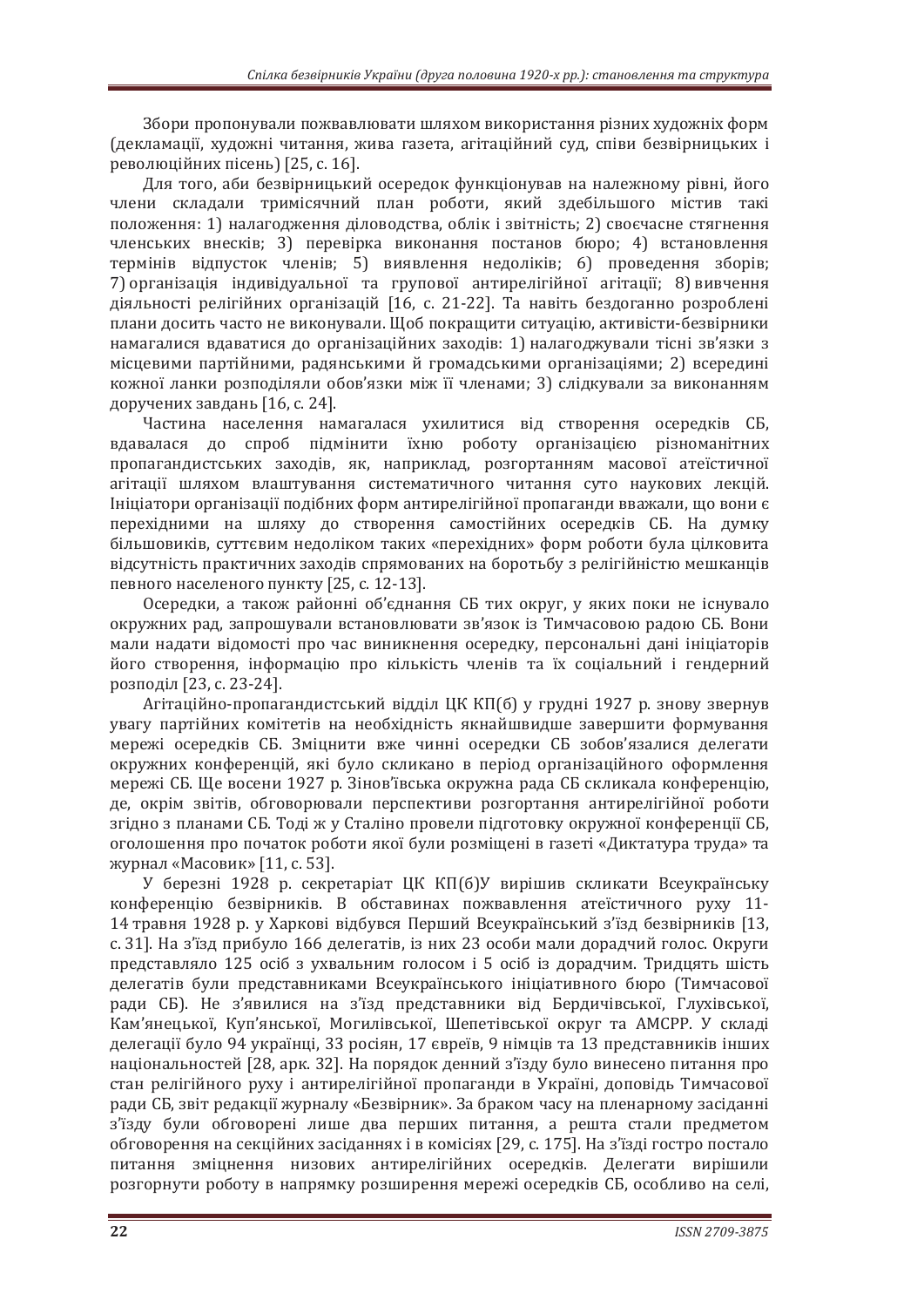та водночас залучати дедалі більше громадян до участі в роботі тих осередків, що вже існували. Учасники з'їзду категорично засудили тезу деяких активістів безвірницького товариства про відсутність кваліфікованих антирелігійників, що слугувало приводом для виправдання ними повільного зростання мережі СБ. Окружні ради зобов'язувалися підтримувати ініціативу селян та робітників, які бажали організувати осередки СБ, а саме: забезпечити надходження наукової та антирелігійної літератури, інструкцій, програм, квитків та пам'яток для членів СБ, що їх мала надіслати в округи Тимчасова рада СБ. Запропоновано було ширше залучати жінок до членства в СБ, особливо міських робітниць. Також з'їзд вважав за необхідне залучити до лав громадського об'єднання наймитів і сезонних робітників. Окружні ради мали більше уваги приділяти організаційній роботі осередків у червоноармійських частинах, адже військові мали стати не лише свідомими атеїстами, але й майбутніми організаторами осередків СБ на селі [20, с. 6-7]. У своїх виступах делегати з'їзду скаржилися на недостатньо уважне ставлення до проведення антирелігійної роботи з боку окружних і міських органів радянської влади і громадських організацій, зокрема профспілкових. Доповідачі вказували на низький організаційний рівень антирелігійної роботи в школах через релігійність багатьох учителів і нестачу антирелігійної літератури [29, с. 175].

Можна вважати, що формальне інституційне та організаційне оформлення. визначення ролі й місця Спілки безвірників в антирелігійній пропаганді відбулося саме на Першому Всеукраїнському з'їзді СБ. Проте значення з'їзду в цьому контексті перебільшувати не слід, оскільки його функції зводилися лише до того, щоб ще раз підтвердити та взяти на озброєння основні директивні настанови партійнодержавних органів у здійсненні антирелігійної політики, сприяти їх популяризації та втіленню на практиці через діяльність безвірницьких осередків. Роль і місце СБ в антирелігійній пропаганді в УСРР були визначені владними структурами партії ще задовго до з'їзду. СБ мала стати основною формою й методом побудови безрелігійного суспільства. На засіданні секцій та комісій обрали Центральну раду СБ – вищий керівний орган антирелігійної організації та ревізійні комісії товариства. З'їзд затвердив низку резолюцій, які визначали головні завдання й метоли ліяльності СБ, а також ухвалив текст Статуту організації [23, с. 24].

Особливості функціонування окружних рад СБ як важливих ланок у його структурі розглянемо на прикладі Першотравенської безвірницької ради. До її складу входило 37 осіб. Пленуми окружної ради відбувалися тричі на рік. Роботою окружної ради на постійній основі керувало виконавче бюро у складі 11 осіб. При окружній раді працювало кілька секцій – організаційна, агітаційна, військова, секція роботи з національними меншинами, секція роботи з дітьми, лекторсько-методичне бюро й комісія для вивчення релігійного руху. Кожну секцію очолював член виконавчого бюро. Окружні ради були ініціаторами проведення з'їздів безвірницького активу. Так, Перший окружний з'їзд безвірників Кременчука, що відбувся в жовтні 1928 р., постановив перетворити СБ на масову організацію шляхом створення осерелків у всіх населених пунктах і на пілприємствах: локлално вивчити життя й роботу релігійних організацій; перейти до «практичної бойової безбожної діяльності»: повністю ліквідувати вплив релігійних організацій на суспільне життя в межах діяльності осередку, розвивати культурну роботу. Було висловлено низку побажань, наприклад: заборонити відзначення релігійних свят у школах, створити шкільні гуртки безвірників та запровадити антирелігійне виховання, закрити одну з кременчуцьких синагог і пристосувати її приміщення для потреб професійної школи [2, с. 168-169].

Станом на березень 1929 р. у всіх районах УСРР вже були районні ради СБ. Однак ця ланка у структурі СБ була ще слабкою. Місцеві безвірницькі осередки потерпали від нестачі керівників, функції яких на громадських засадах змушені були виконувати працівники сільських рад.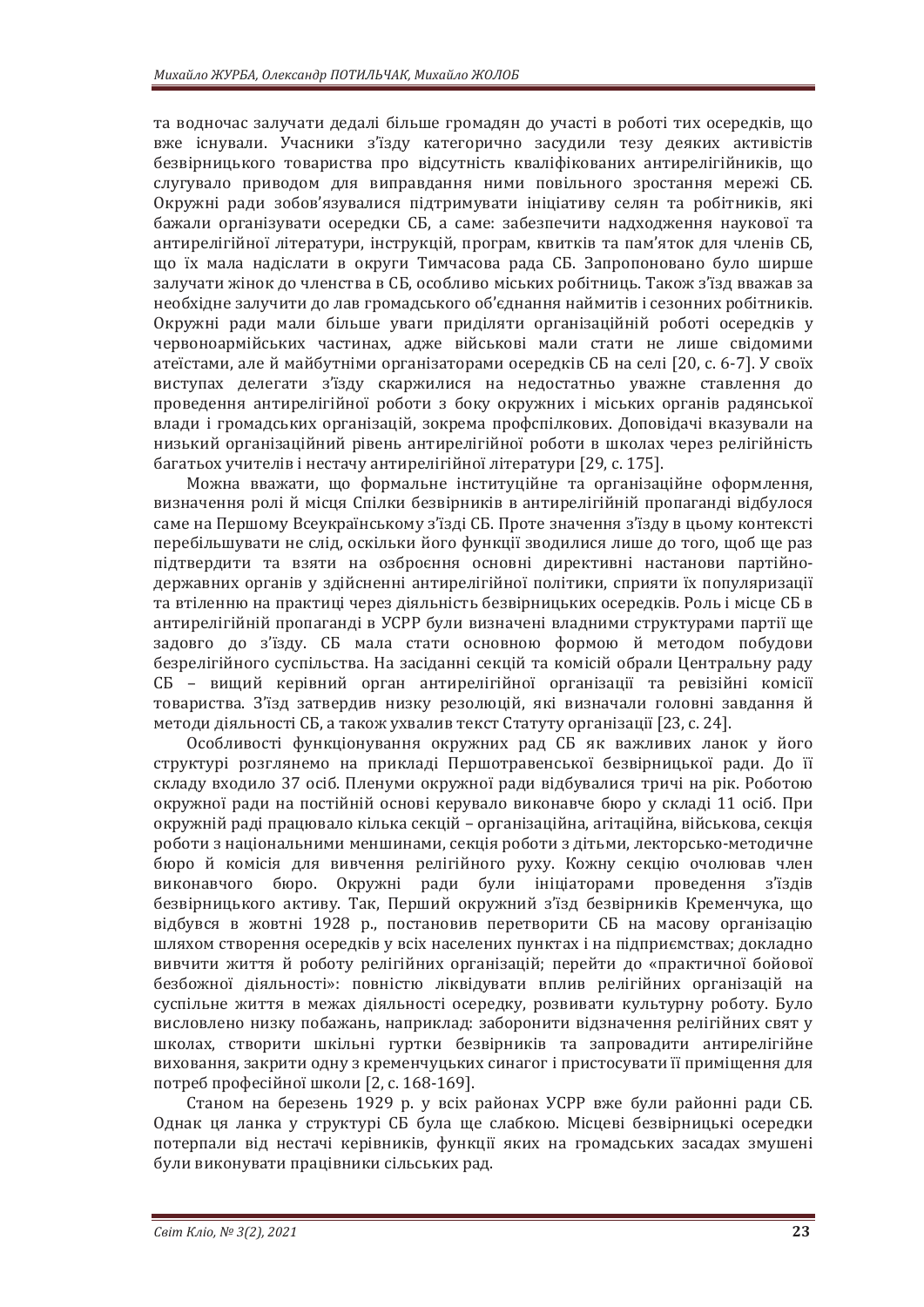Важливе значення для забезпечення належного функціонування осередків СБ мали засоби фінансування діяльності спілки. Тривалий час організація функціонувала за рахунок членських внесків. Наприклад, бюлжет Першотравенської окружної ради в 1928 р. складав 2,500 рублів, з яких половину витрачали на утримання секретаря оружної ради, який, до того ж, тривалий час в одній особі репрезентував її апарат [22, с. 10-11].

Фінансові труднощі, яких зазнавали безвірницькі осередки при розгортанні своєї роботи, посилювалися інертним ставленням, а часом і відвертим небажанням культурних і політично-просвітницьких організацій провалити антирелігійну пропаганду, а з іншого боку – превалюванням серед активу СБ уявлення про те, що безпосередню практичну антирелігійну роботу має виконувати безпосередньо сама організація за власний кошт [20, с. 7].

В інструкції з організації осередків Союзу безбожників СРСР, яку використовував СБ, зазначалося, що для створення куточка безбожника, читальні, бібліотечки, вечорів осередок має залучати кошти, які надходили із членських внесків та одноразових зборів, продажу літератури, влаштування платних концертів, вистав тощо. Сприяти розвитку безбожницького руху кожен член осередку мав також особистою працею (тесля - по будівництву, палітурник - по збереженню книжок, учитель - своєю доповіддю). Збір членських внесків проводився осередками щоквартально. Розмір щомісячного внеску для членів міських осередків становив 5 копійок, тоді як для членів сільських - 2 копійки. Особи, які не мали заробітку (безробітні, червоноармійці, частково учні), були звільнені від цих зобов'язань [26, с. 169].

У 1928 р. Центральна рада СБ ухвалила «Положення про національні секції при радах Спілок безвірників», основною метою якого стало «розгортання та поглиблення антирелігійної роботи серед нацменшин». Головні завдання цих секцій було сформульовано так: «Національні секції рад СБ керують антирелігійною пропагандою серед населення національних меншин, готують кадри пропагандистів-антирелігійників із робітників та селян кожної національності, притягують до безпосереднього проведення антирелігійної пропаганди культспівробітників - радянську передову інтелігенцію, вчительство, учнів та інші КVЛЬТСИЛИ».

1929 р. було створено польську національну безвірницьку секцію, установча конференція якої відбулася в Мархлевську [30, с. 313]. Під орудою національних секцій у поселеннях етноспільнот розпочали виникати антирелігійні осередки. Ще 1 січня 1928 р. такий осередок вперше з'явився в німецькому поселенні [12, с. 218]. Згодом у німецьких селах Житомирщини існувало вже 5 безвірницьких осередків у складі 55-ти членів [14, с. 17]. Уже влітку 1929 р. тільки у прикордонних поселеннях Волині функціонувало 10 німецьких безвірницьких осередків [3, с. 83]. Проте більшовики були неспроможні залучити до антирелігійної діяльності СБ бажану кількість «католицької молоді», що пояснювалося нерішучістю у протиставленні «старим» релігійним формам побуту – нових радянських; неможливістю СБ конкурувати з католицькими релігійними товариствами; відсутністю систематичної масової роботи СБ не лише серед молодих вірян, але й самих членів СБ; консервативним ставленням учителів до антирелігійної пропаганди як у селі, так і в місті.

Висновки. Отже, Спілка безвірників України, подібно до всесоюзного безбожницького громадського об'єднання, упродовж другої половини 1920-х рр. подолала два етапи структурної трансформації: від ідейного та організаційного оформлення безвірницького руху СБ перейшла до планомірного розгортання мережі антирелігійних осередків, а створені в її структурі національні секції були покликані розгортати атеїстичну роботу серед етноспільнот України. Попри складний і тривалий процес організаційного оформлення Спілки безвірників, як у середовищі її активістів, так і в компартійних органах республіканського рівня не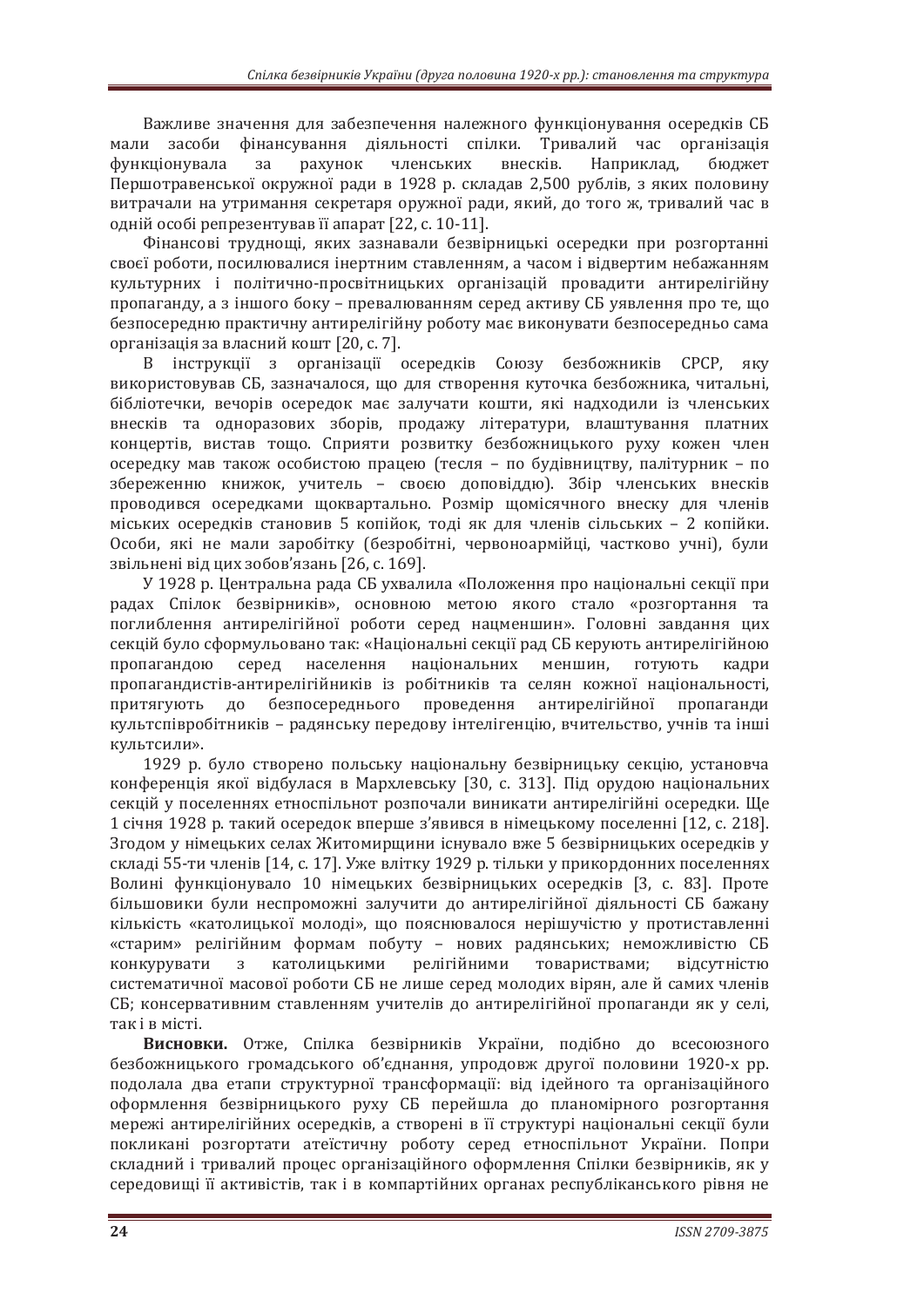було єдиного розуміння функцій антирелігійної громадської організації, а також методики, форм і, зрештою, змісту діяльності самої організації. Основною перешкодою на шляху діяльності керованої владою громадської антирелігійної ініціативи в УСРР ми схильні вважати високий рівень релігійності місцевого населення та його багатоконфесійний характер. Ситуація кардинально зміниться у 1930-х рр., коли влада руками каральних органів розгорне масовий терор проти священників та активних вірян. Проте, це вже зовсім інша історія...

#### СПИСОК ВИКОРИСТАНИХ ДЖЕРЕЛ ТА ЛІТЕРАТУРИ

1. Бернацький В. Р. Релігійні об'єднання Волині-Житомирщини в умовах більшовицького режиму 1920-1930-х рр.: дис... канд. іст. наук: 07.00.01. Рівне, 2016. 229 с.

2. Вітринська О. В. Політика радянської влади щодо юдаїзму в Україні в 1921-1929 роках: дис... канд. іст. наук: 07.00.01. Полтава, 2016. 254 с.

3. Деннингхаус В. Борьба за немецкую молодежь: ЦБ немсекций при ЦК ВЛКСМ и религиозные формирования в СССР (1922-1930 гг.). Ключевые проблемы истории российских немцев. Материалы X международной конференции Международной ассоциации исследователей истории и культуры российских немцев. Москва, ЗАО «МСНК-пресс», 2004. C. 74–85.

4. Дудка Л. Спілка безвірників у контексті антирелігійної пропаганди в Україні: питання хронології і періодизації. Емінак. 2006. № 1. Т 2. С. 48–55.

5. Ігнатуша О М. Діяльність Спілки войовничих безвірників на Запоріжжі в 20-30-х рр. ХХ ст. Історія України: маловідомі імена, події, факти. 1999. № 6. С. 199–204.

6. Ігнатуша О. М. Інституційний розкол православної церкви в Україні: ґенеза і характер (XIX ст. – 30-ті рр. XX ст.). Запоріжжя: Поліграф, 2004. 440 с.

7. Келембетова В.Ю. Побут і релігійні пережитки (Етнографічно-соціологічне дослідження). Київ: Наукова думка, 1974. 192 с.

8. Козир В. В. Історичні та організаційні передумови створення культурнопросвітницьких організацій в Україні в 20-х роках XX ст. Науковий часопис НПУ ім. М. П. Драгоманова. Серія № 6. Історичні науки: зб. наукових праць. 2007. № 11. С. 148–154.

9. Колодний А. Історія релігії в Україні. Т. 4: Католицизм. Київ, 2001. 598 с.

10. Коновалов, Б. Н. Союз воинствующих безбожников. Вопросы научного атеизма. 1967. Nº 4. C. 63-93.

11. Котляревський Р. Сталіно. Безвірник. 1927. № 12. С. 53.

12. Лиценбергер О.А. Римско-католическая Церковь в России: история и правовое положение. Саратов: Поволжская Академия государственной службы, 2001. 384 с.

13. Молчанов О. П. Спілка войовничих безвірників України (1928-1941 рр.). Питання атеїзму. 1973. № 9. С. 30–36.

14. На боротьбу з релігією. Житомир: Окружна рада Спілки войовничих безвірників Волині. 1930. 48 с.

15. Наша робота. Безвірник. 1927. № 8-9. С. 55–57.

16. Олещук Ф. Как работать деревенской ячейки СВБ. Москва: «Безбожник», 1929. 126 с.

17. Олещук Ф. Пятилетие Союза воинствующих безбожников. Москва: «Безбожник», 1930. 24 с.

18. По округах. Безвірник. 1927. № 7 С. 57–58.

19. По округах. Безвірник. 1927. № 11. С. 57–60.

20. Постанови Першого Всеукраїнського з'їзду Спілки безвірників. Харків, 1928. 22 с.

21. Ротовский Л. А. Деятельность Коммунистической партии Украины по атеистическому воспитанию трудящихся (1928-1932 гг.): автореф. дис. на соиск. науч. ст. канд. ист. наук. Одесса, 1975. 35 с.

22. Руденко I. На антирелігійній роботі. Досвід роботи Першотравенської округової організації Спілки войовничих безвірників. Харків: Всеукраїнська філія видавництва «Работник просвещения», 1930. 84 с.

23. Свистович С. М. Система радянських громадських об'єднань Української СРР у 20-30-ті роки XX століття. На шляху до вироблення модерної концепції історії України 1917-1930-х рр. Київ. 2007. С. 16–26.

24. Семенко Г. Л. Розвиток атеїзму на Україні після Жовтня (1917-1927 рр.). Питання атеїзму. 1968. № 3. С. 110-120.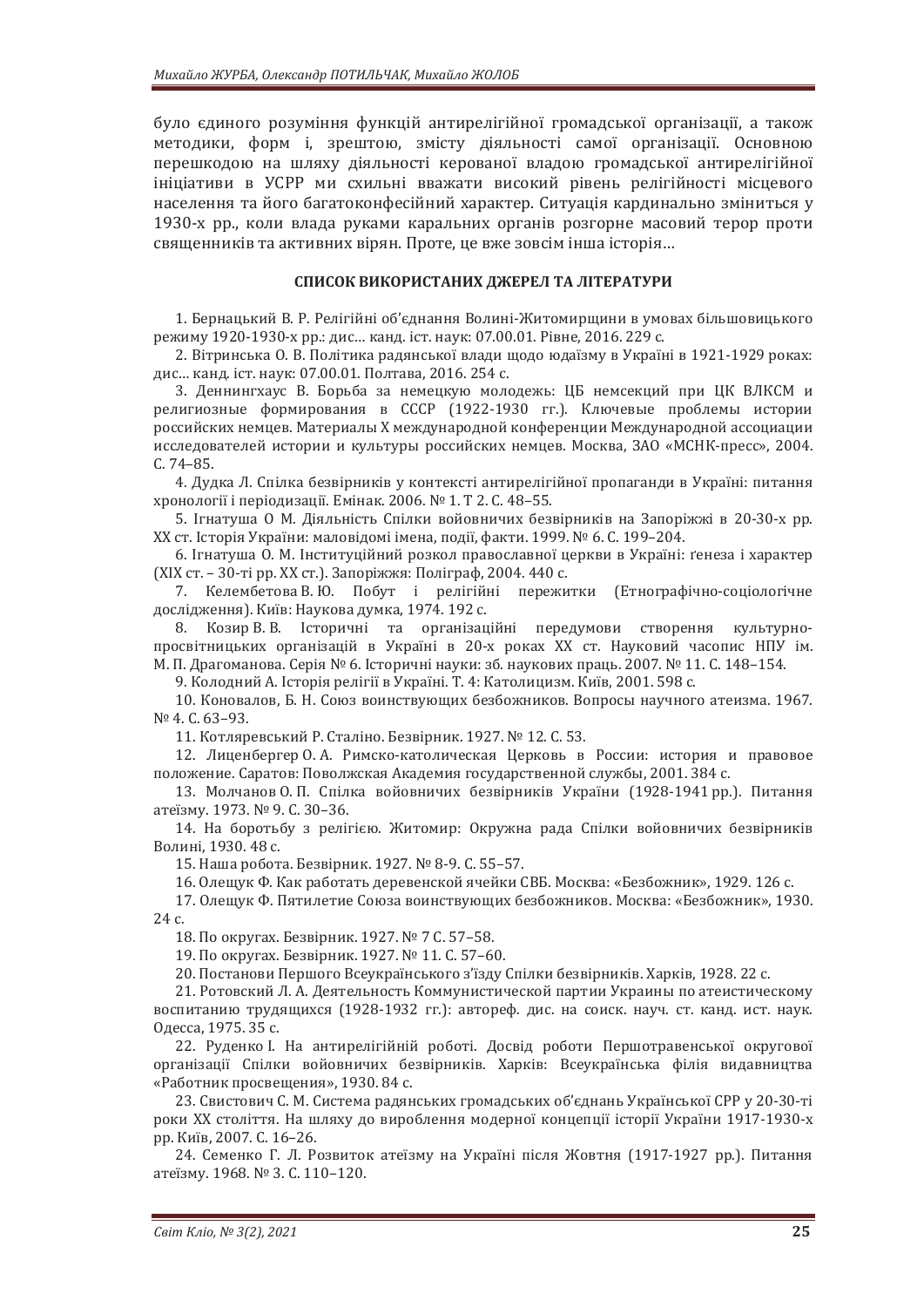25. Спілка безвірників (матеріали з питань організації та роботи спілки). Харків: Державне видавництво України, 1928. 104 с.

26. Стрелец Н. Ю. Возникновение и деятельность Союза воинствующих безбожников в 1920-1940 годы в Оренбургской области. Вестник Оренбургского государственного университета. 2012. № 7. С. 164-170.

27. Топчій О. С. Сільська інтелігенція Чернігівщини в антирелігійній кампанії 20-х – поч. 30-х рр. XX ст. Інтелігенція і влада. 2011. № 21. С. 172–185.

28. Центральний державний архів громадських об'єднань України. Ф. 1. Оп. 20. Спр. 2684, ЗЗ арк.

29. Щербань М. В. Відносини радянської влади і Російської православної церкви в Україні в контексті формування тоталітарного режиму (1917-1930 рр.): дис... канд. іст. наук: 07.00.01. Черкаси. 2015. 268 с.

30. Iwanow M. Polacy w zwiazku radzieckim w latach 1921-1939. Wroclaw, Wydawnictwo uniwersytetu Wroclawskiego, 1990. 426 s.

#### **REFERENCES**

1. Bernatskyi, V. R. (2016). *Relihiini obiednannia Volyni-Zhytomyrshchyny v umovakh bilshovytskoho rezhymu 1920 - 1930-kh rr.: dys... kand. ist. nauk: 07.00.01 [Religious associations of* Volyn-Zhytomyr region in the conditions of the Bolshevik regime of 1920 – 1930s: dis... Cand. Hist. Science: 07.00.01]. Rivne. [in Ukrainian].

2. Denninghaus, V. (2004). Bor'ba za nemeckuyu molodezh': CB nemsekcij pri CK VLKSM i *religioznye formirovaniya v SSSR (1922-1930 gg.)* [Struggle for German Youth: CB of German Sections at the Central Committee of the Komsomol and religious formations in the USSR (1922- 1930)]. Klyuchevye problemy istorii rossijskih nemcev. Materialy X mezhdunarodnoj konferencii Mezhdunarodnoj associacii issledovatelej istorii i kul'tury rossijskih nemcev [Key problems in the history of Russian Germans. Materials of the X International Conference of the International Association of Researchers of the History and Culture of Russian Germans]. Moskva, ZAO «MSNK press», 74–85. [in Russian].

3. Dudka, L. (2016). *Spilka bezvirnykiy u konteksti antyrelihiinoi propahandy v Ukraini: pytannia khronolohii i periodyzatsii* [Union of Unbelievers in the context of anti-religious propaganda in Ukraine: issues of chronology and periodization]. Eminak, 1, 2, 48-55. [in Ukrainian].

4. Ihnatusha, O M. (1999). *Diialnist Spilky voiovnychykh bezvirnykiv na Zaporizhzhi v 20-30-kh rr. XX st.* [Activities of the Union of Militant Infidels in Zaporozhye in the 20 – 30's of the XX century]. Istoriia Ukrainy: malovidomi imena, podii, fakty, 6, 199–204. [in Ukrainian].

5. Ihnatusha, O. M. (2004). *Instytutsiinyi rozkol pravoslavnoi tserkvy v Ukraini: geneza i kharakter (XIX st. - 30-ti rr. XX st.)* [Institutional split of the Orthodox Church in Ukraine: genesis and character (XIX century – 30s of the XX century)]. Zaporizhzhia: Polihraf. [in Ukrainian].

6. Iwanow, M. (1990). *Polacy w zwiazku radzieckim w latach 1921-1939* [Poles in the Soviet Union in 1921-1939]. Wroclaw, Wydawnictwo uniwersytetu Wroclawskiego. [in Polish].

7. Kelembetova, V. Yu. (1974). Pobut i relihiini perezhytky (Etnohrafichno-sotsiolohichne doslidzhennia) [Life and religious remnants (Ethnographic and sociological research)]. Kyiv: Naukova dumka. [in Ukrainian].

8. Kozyr, V. V. (2007). Istorychni ta orhanizatsiini peredumovy stvorennia kulturno*prosvitnytskykh orhanizatsii v Ukraini v 20-kh rokakh XX st.* [Historical and organizational preconditions for the creation of cultural and educational organizations in Ukraine in the 1920s]. Naukovyi chasopys NPU im. M. P. Drahomanova. Seriia № 6. Istorychni nauky: zb. naukovykh prats, 11, 148–154. [in Ukrainian].

9. Kolodnyi, A. (2001). *Istoriia relihii v Ukraini. T. 4: Katolytsyzm* [History of religion in Ukraine. l. 4: Catholicism]. Kyiv. [in Ukrainian].

10. Konovalov, B. N. (1967). Sovuz voinstvuvushchih bezbozhnikov [Union of militant atheists]. oprosy nauchnogo ateizma, 4, 63–93. [in Ukrainian].

11. Kotliarevskyi, R. (1927). Stalino [Stalino]. Bezvirnyk, 12, 53. [in Ukrainian].

12. Licenberger, O. A. (2001). *Rimsko-katolicheska Cerkov' v Rossii: istoriya i pravovoe*  [The Roman Catholic Church in Russia: history and legal status]. Saratov: Povolzhskaya Akademiya gosudarstvennoj sluzhby. [in Russian].

13. Molchanov, O. P. (1973). *Spilka voiovnychykh bezvirnykiv Ukrainy (1928-1941 rr.)* [Union of Militant Infidels of Ukraine (1928-1941)]. Pytannia ateizmu, 9, 30–36. [in Ukrainian].